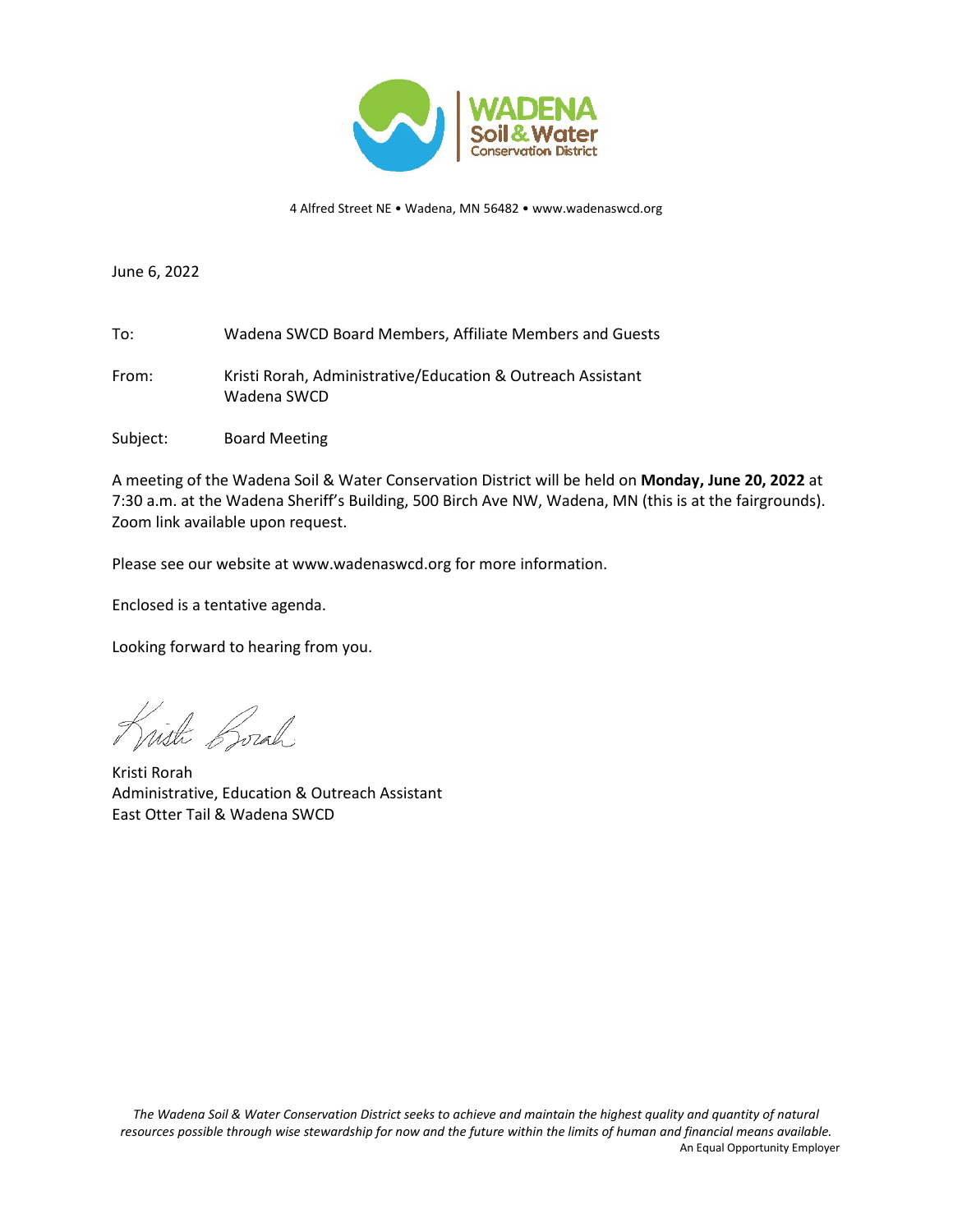

4 Alfred Street NE • Wadena, MN 56482 • www.wadenaswcd.org

#### **June 20, 2022 WADENA SOIL AND WATER CONSERVATION DISTRICT** *Regular Monthly Board Meeting to be held at 7:30 a.m. in person at Wadena Sheriff Building • 500 Birch Ave NW • Wadena, MN (at the fairgrounds) • Remote/Teleconference: See details on our website*

Call Meeting to Order by Chairperson Ken Berg

- 1. Adopt Agenda
- 2. Approve March Board Meeting Minutes
- 3. Treasurer's Report
- 4. Bills Paid and Bills Payable
- 5. Cost Share
- 6. District Manager's Report
- 7. District Conservationist's Report
- 8. County Commissioner's Report
- 9. Other Agency Reports

#### **OLD BUSINESS**

- 10. Forestry Update
- 11. Water Plan/Watershed Plan Update
- 12. TSA Update

### **NEW BUSINESS**

- 13. Meetings and Trainings
- 14. Public Comments
- 15. Adjourn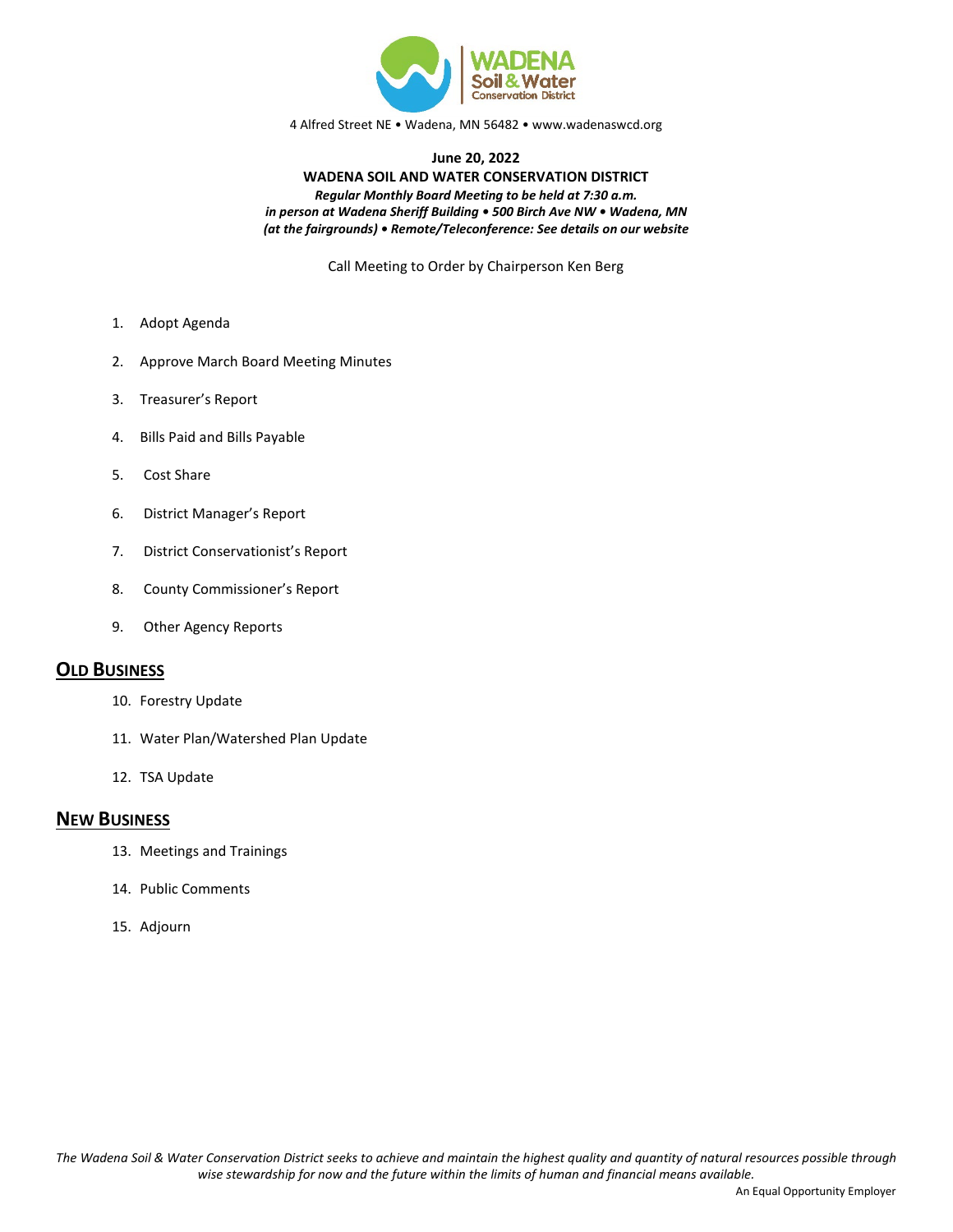

### **Minutes from the May 16, 2022, Board Meeting**

The regular monthly board meeting of the Wadena Soil and Water Conservation District was held on Monday, May 16, 2022, at 7:30 a.m. in person at the Sheriff's Building at the fairgrounds. No meeting was held in February due to weather conditions.

*The meeting was called to order by Chair Ken Berg at 7:30 a.m.*

| <b>Members Present:</b> | Chair: Ken Berg                                |
|-------------------------|------------------------------------------------|
|                         | Vice Chair: Bruce Juntunen                     |
|                         | Treasurer: Tom Schulz                          |
|                         | Secretary: Nancy Benson                        |
|                         | <b>Public Relations: Brett Dailey</b>          |
| <b>Others Present:</b>  | County Commissioner: Murlyn Kreklau            |
|                         | NRCS Soil Conservation Technician: Ivan Reinke |
|                         | District Manager: Darren Newville              |
|                         | Ass't District Manager: Anne Oldakowski        |
|                         |                                                |

*Adopt Agenda***:** Adding SFEC dues under Bills Paid & Payable, Add FSA report regarding storm damage under NRCS report. Motion made by Tom Schulz, seconded by Brett Dailey to adopt the agenda with additions. Opposed: none, motion carried.

*Approve Board Meeting Minutes***:** Update month to April on minutes. Motion made by Nancy Benson, seconded by Bruce Juntunen to approve April Board Meeting Minutes with change. Opposed: none, motion carried.

*Treasurer's Report*: Motion made by Tom Schulz, seconded by Nancy Benson to approve the Treasurer's Report as presented. Opposed: none, motion carried.

• CD cashed out at \$107,833.42; reviewed by Tom Schulz via email

*Bills Paid and Bills Payable***:** SFEC dues of \$125.00 added to bills payable. Motion made by Tom Schulz, seconded by Bruce Juntunen to approve the Bills Paid and Bills Payable as presented. Opposed: none, motion carried.

## *Redeye WBIF Cost Share:*

2022-RE04; Kempe, Brad; Authorization to encumber funds for an irrigation conversion, with total cost of \$31,900, cost share payment not to exceed \$6,225.00 or 75%, whichever is less in Wadena Township, section 36. \*Landowner receiving EQIP funds of approximately \$17,700 so \$6,225 will bring him to 75% total for the project. Motion made by Tom Schulz, seconded by Nancy Benson to approve. Opposed: none, motion carried.

*District Manager's Report:* as written and reported by Darren Newville.

*NRCS District Conservationist's Report:* as presented by Ivan Reinke.

- CSP: accepted 2 applications for contracts, getting ready to obligate
- EQIP: obligated all approved applications.
- Have been doing site visits, checking trees.

*The Wadena Soil & Water Conservation District seeks to achieve and maintain the highest quality and quantity of natural resources possible through wise stewardship for now and the future of human and financial means available.*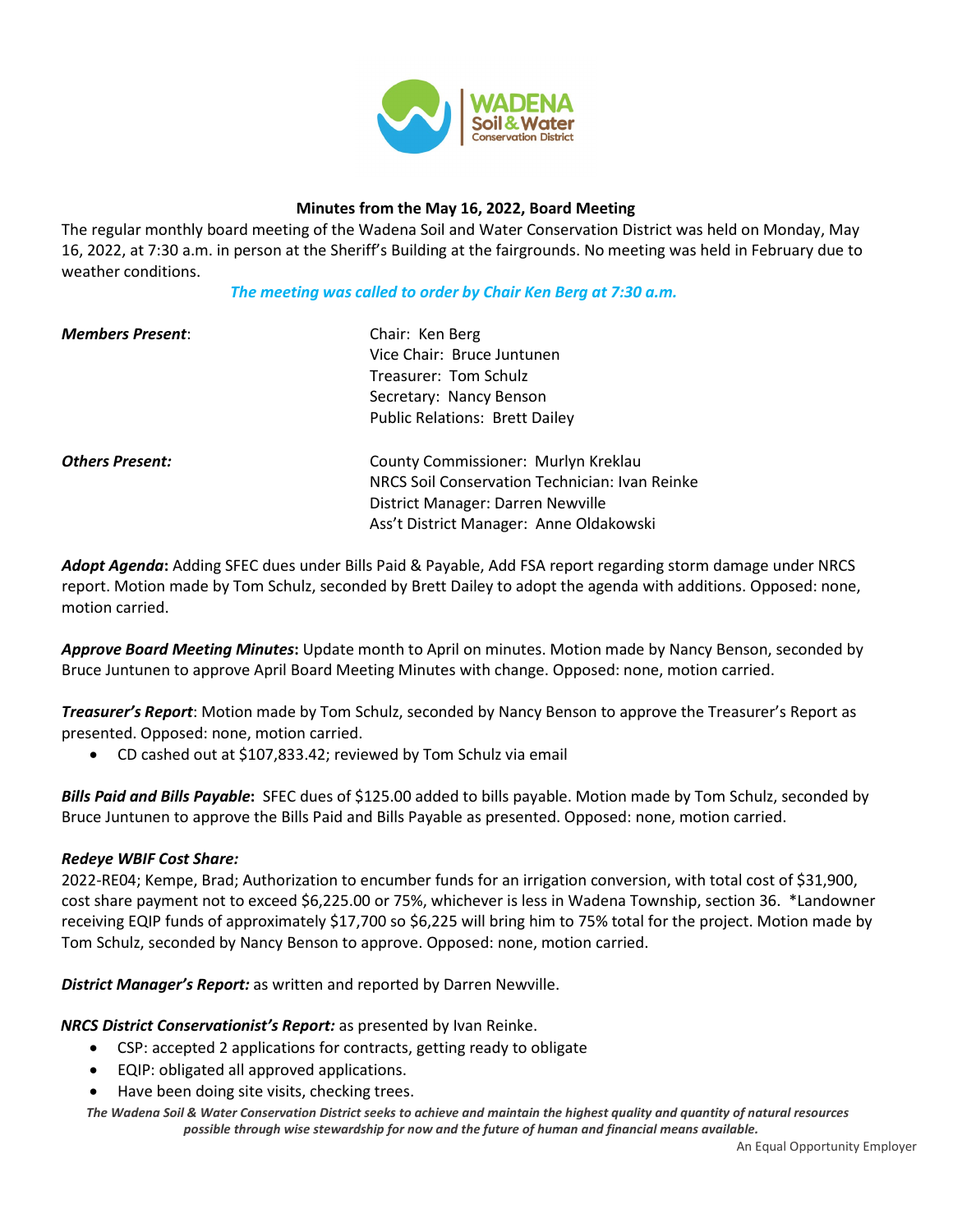

• FSA report (per Kayla): Do we know how many farms in the county were impacted by recent storms? Ask Tyler Wheeler from Emergency Mgmt. Also monitoring excess precipitation. Any losses from the May 12 storm?

# *County Commissioner's Report***:**

- Negotiations ongoing.
- Todd County ditch inspector presented to the County; our county needs to create a process for assessment of ditches.
- County is looking to hire for a part-time position in the Extension office.

## *Other Agency Reports:* none

*Forestry Update:* presented by Tom Schulz

- Forestry meeting on Thursday
- Looking over plan of work, articles of incorporation, and 501(c)3 status.
- Status of Federal funds unknown right now; Darren mentioned there are also state applications available.

*Water Plan Update:* presented by Anne Oldakowski and Darren Newville

- Long Prairie plan is in draft form and we will formally adopt the plan when final.
- Crow Wing 1W1P planning grant application will be submitted in early June.
- Redeye Surface Water Assessment Grant will begin monitoring this week and through the summer.

## *TSA 8 Report:* presented by Tom Schulz

- TSA survey sent out to SWCD managers.
- Meeting on June 29.

*Resolutions/Supervisor Filing Period:* Filing period is May 17 – May 31, 2022. Nancy, Ken, and Brett's seats are up for election.

- We have two resolutions:
	- 1) Using ecologically friendly products at MASWCD events. Motion made by Tom Schulz, seconded by Bruce Juntunen to approve. Opposed: none, motion carried.
	- 2) Support enrollment changes to SFIA. Motion made by Tom Schulz to approve with DNR changes, seconded by Bruce Juntunen. Opposed: none, motion carried.

*Forestry Plan Rates:* Forest Stewardship Committee notes – 22% is a defensible number for overhead costs, pickup health care. DNR is going to \$300/plan plus \$9.00/acre. Motion made by Nancy Benson, seconded by Tom Schulz to approve the new rate fees as of today. Opposed: none, motion carried.

## *Meetings/Trainings:* see list

- June  $10^{th}$  Area 8 Meeting, \$16/person Motion made by Tom Schulz, seconded by Bruce Juntunen to approve attendance.
- June  $13<sup>th</sup>$  Redeye policy meeting

*The Wadena Soil & Water Conservation District seeks to achieve and maintain the highest quality and quantity of natural resources possible through wise stewardship for now and the future of human and financial means available.*